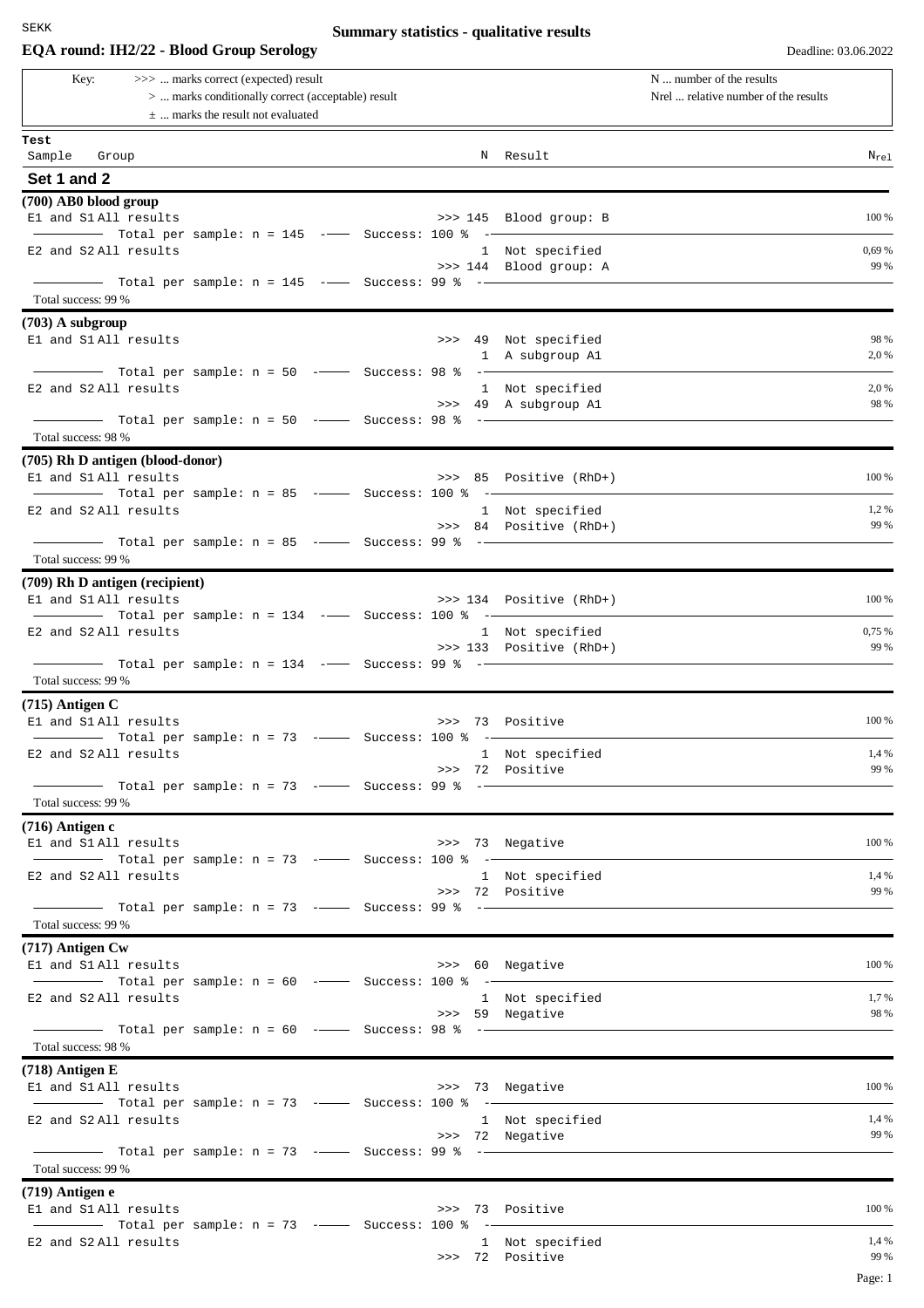# **Summary statistics - qualitative results**

| Deadline: 03.06.202 |  |  |
|---------------------|--|--|
|                     |  |  |
|                     |  |  |

| EQA round: IH2/22 - Blood Group Serology                                                                                                                                                                                                                                                                                                                                                                                                                                        |  |                               | Deadline: 03.06.2022 |
|---------------------------------------------------------------------------------------------------------------------------------------------------------------------------------------------------------------------------------------------------------------------------------------------------------------------------------------------------------------------------------------------------------------------------------------------------------------------------------|--|-------------------------------|----------------------|
| Test<br>Sample Group                                                                                                                                                                                                                                                                                                                                                                                                                                                            |  | N Result                      | $N_{\rm rel}$        |
| Total per sample: n = 73 -- Success: 99 % --                                                                                                                                                                                                                                                                                                                                                                                                                                    |  |                               |                      |
| Total success: 99 %                                                                                                                                                                                                                                                                                                                                                                                                                                                             |  |                               |                      |
| $(720)$ Antigen K                                                                                                                                                                                                                                                                                                                                                                                                                                                               |  |                               | 99 %                 |
| El and S1 All results                                                                                                                                                                                                                                                                                                                                                                                                                                                           |  | >>> 75 Negative<br>1 Positive | 1,3 %                |
|                                                                                                                                                                                                                                                                                                                                                                                                                                                                                 |  |                               |                      |
| E2 and S2 All results                                                                                                                                                                                                                                                                                                                                                                                                                                                           |  | 1 Not specified               | 1,3%                 |
|                                                                                                                                                                                                                                                                                                                                                                                                                                                                                 |  | >>> 75 Negative               | 99 %                 |
|                                                                                                                                                                                                                                                                                                                                                                                                                                                                                 |  |                               |                      |
| Total success: 97 %                                                                                                                                                                                                                                                                                                                                                                                                                                                             |  |                               |                      |
| $(721)$ Antigen k                                                                                                                                                                                                                                                                                                                                                                                                                                                               |  |                               |                      |
| E1 and S1 All results                                                                                                                                                                                                                                                                                                                                                                                                                                                           |  | >>> 41 Positive               | 100 %                |
| E2 and S2 All results                                                                                                                                                                                                                                                                                                                                                                                                                                                           |  | >>> 41 Positive               | 100 %                |
|                                                                                                                                                                                                                                                                                                                                                                                                                                                                                 |  |                               |                      |
| Total success: 100 %                                                                                                                                                                                                                                                                                                                                                                                                                                                            |  |                               |                      |
| $(722)$ Antigen M                                                                                                                                                                                                                                                                                                                                                                                                                                                               |  |                               |                      |
| El and S1 All results                                                                                                                                                                                                                                                                                                                                                                                                                                                           |  | >>> 36 Negative               | 100 %                |
|                                                                                                                                                                                                                                                                                                                                                                                                                                                                                 |  |                               |                      |
| E2 and S2 All results                                                                                                                                                                                                                                                                                                                                                                                                                                                           |  | >>> 36 Positive               | 100 %                |
| Total success: 100 %                                                                                                                                                                                                                                                                                                                                                                                                                                                            |  |                               |                      |
|                                                                                                                                                                                                                                                                                                                                                                                                                                                                                 |  |                               |                      |
| $(723)$ Antigen N<br>El and S1All results                                                                                                                                                                                                                                                                                                                                                                                                                                       |  | >>> 33 Positive               | 100 %                |
| Total per sample: n = 33 --- Success: 100 % --                                                                                                                                                                                                                                                                                                                                                                                                                                  |  |                               |                      |
| E2 and S2 All results                                                                                                                                                                                                                                                                                                                                                                                                                                                           |  | >>> 33 Negative               | 100 %                |
|                                                                                                                                                                                                                                                                                                                                                                                                                                                                                 |  |                               |                      |
| Total success: 100 %                                                                                                                                                                                                                                                                                                                                                                                                                                                            |  |                               |                      |
| $(724)$ Antigen S                                                                                                                                                                                                                                                                                                                                                                                                                                                               |  |                               |                      |
| El and S1 All results                                                                                                                                                                                                                                                                                                                                                                                                                                                           |  | >>> 39 Positive               | 100 %                |
| $\frac{1}{1}$ Total per sample: n = 39 - Success: 100 % -                                                                                                                                                                                                                                                                                                                                                                                                                       |  |                               | 100 %                |
| E2 and S2 All results<br>Total per sample: n = 39 -- Success: 100 % --                                                                                                                                                                                                                                                                                                                                                                                                          |  | >>> 39 Negative               |                      |
| Total success: 100 %                                                                                                                                                                                                                                                                                                                                                                                                                                                            |  |                               |                      |
| $(725)$ Antigen s                                                                                                                                                                                                                                                                                                                                                                                                                                                               |  |                               |                      |
| El and S1 All results                                                                                                                                                                                                                                                                                                                                                                                                                                                           |  | >>> 38 Positive               | 100 %                |
|                                                                                                                                                                                                                                                                                                                                                                                                                                                                                 |  |                               |                      |
| E2 and S2 All results                                                                                                                                                                                                                                                                                                                                                                                                                                                           |  | >>> 38 Positive               | 100 %                |
| Total per sample: n = 38 -- Success: 100 % -                                                                                                                                                                                                                                                                                                                                                                                                                                    |  |                               |                      |
| Total success: 100 %                                                                                                                                                                                                                                                                                                                                                                                                                                                            |  |                               |                      |
| $(726)$ Antigen P1                                                                                                                                                                                                                                                                                                                                                                                                                                                              |  |                               | 100 %                |
| E1 and S1 All results                                                                                                                                                                                                                                                                                                                                                                                                                                                           |  | >>> 26 Positive               |                      |
| E2 and S2 All results                                                                                                                                                                                                                                                                                                                                                                                                                                                           |  | >>> 26 Positive               | 100 %                |
| Total per sample: $n = 26$ ---- Success: 100 % --                                                                                                                                                                                                                                                                                                                                                                                                                               |  |                               |                      |
| Total success: 100 %                                                                                                                                                                                                                                                                                                                                                                                                                                                            |  |                               |                      |
| (727) Antigen Fya                                                                                                                                                                                                                                                                                                                                                                                                                                                               |  |                               |                      |
| El and S1 All results                                                                                                                                                                                                                                                                                                                                                                                                                                                           |  | >>> 39 Positive               | 100 %                |
|                                                                                                                                                                                                                                                                                                                                                                                                                                                                                 |  |                               |                      |
| E2 and S2 All results                                                                                                                                                                                                                                                                                                                                                                                                                                                           |  | >>> 39 Negative               | 100 %                |
| Total success: 100 %                                                                                                                                                                                                                                                                                                                                                                                                                                                            |  |                               |                      |
| (728) Antigen Fyb                                                                                                                                                                                                                                                                                                                                                                                                                                                               |  |                               |                      |
| El and S1 All results                                                                                                                                                                                                                                                                                                                                                                                                                                                           |  | >>> 39 Positive               | 100 %                |
| $\overline{\phantom{1}}$ $\overline{\phantom{1}}$ $\overline{\phantom{1}}$ $\overline{\phantom{1}}$ $\overline{\phantom{1}}$ $\overline{\phantom{1}}$ $\overline{\phantom{1}}$ $\overline{\phantom{1}}$ $\overline{\phantom{1}}$ $\overline{\phantom{1}}$ $\overline{\phantom{1}}$ $\overline{\phantom{1}}$ $\overline{\phantom{1}}$ $\overline{\phantom{1}}$ $\overline{\phantom{1}}$ $\overline{\phantom{1}}$ $\overline{\phantom{1}}$ $\overline{\phantom{1}}$ $\overline{\$ |  |                               |                      |
| E2 and S2 All results                                                                                                                                                                                                                                                                                                                                                                                                                                                           |  | >>> 39 Positive               | 100 %                |
| Total per sample: n = 39 -- Success: 100 % -                                                                                                                                                                                                                                                                                                                                                                                                                                    |  |                               |                      |
| Total success: 100 %                                                                                                                                                                                                                                                                                                                                                                                                                                                            |  |                               |                      |
| (729) Antigen Jka                                                                                                                                                                                                                                                                                                                                                                                                                                                               |  |                               |                      |
| E1 and S1 All results                                                                                                                                                                                                                                                                                                                                                                                                                                                           |  | >>> 39 Negative<br>1 Positive | 98 %<br>2,5 %        |
|                                                                                                                                                                                                                                                                                                                                                                                                                                                                                 |  |                               |                      |
| E2 and S2 All results                                                                                                                                                                                                                                                                                                                                                                                                                                                           |  | >>> 39 Negative               | 98 %                 |
|                                                                                                                                                                                                                                                                                                                                                                                                                                                                                 |  | 1 Positive                    | 2,5 %                |
|                                                                                                                                                                                                                                                                                                                                                                                                                                                                                 |  |                               |                      |
| Total success: 98 %                                                                                                                                                                                                                                                                                                                                                                                                                                                             |  |                               |                      |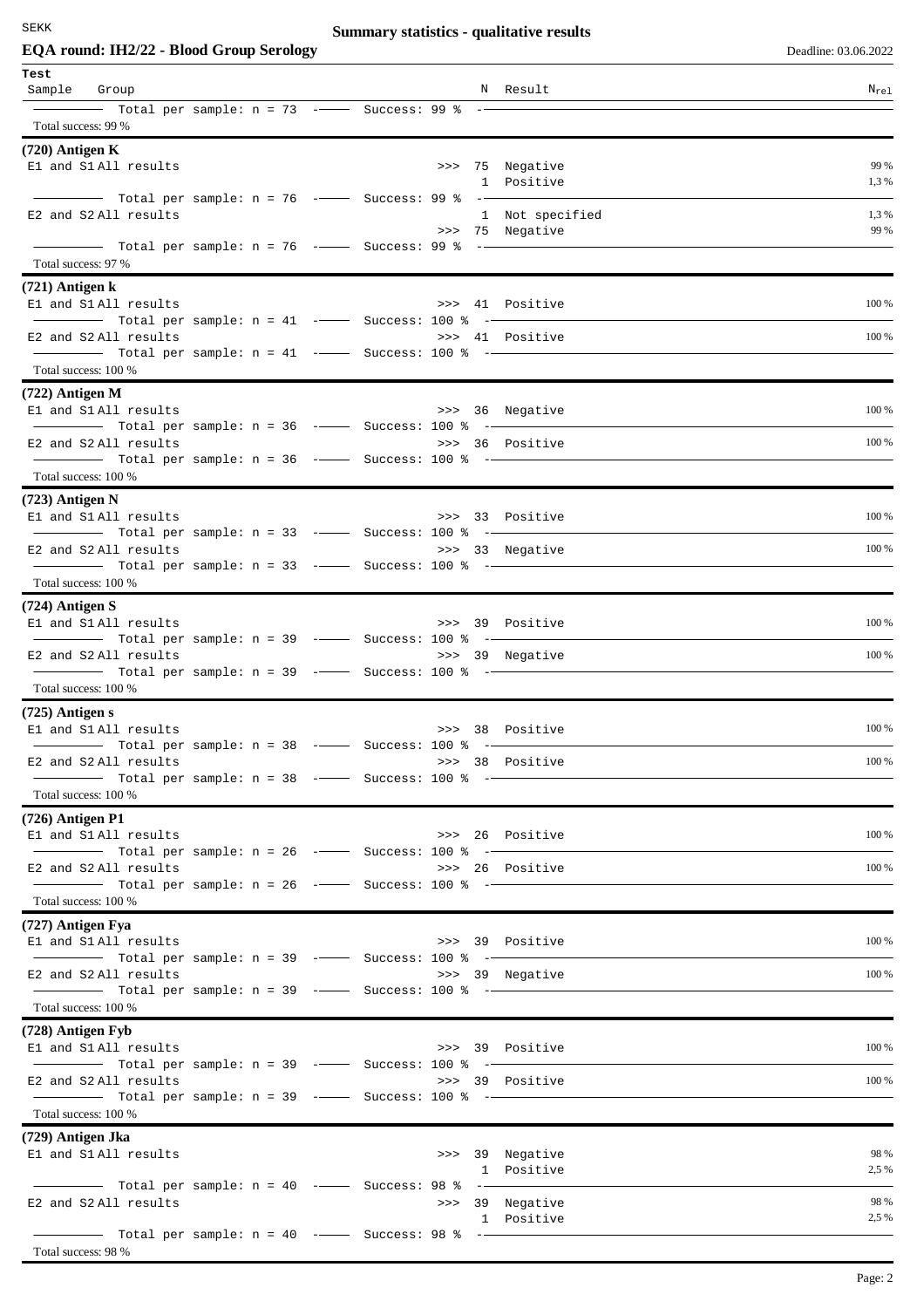# **Summary statistics - qualitative results**

| EQA round: IH2/22 - Blood Group Serology                                            |                                     | Deadline: 03.06.2022 |
|-------------------------------------------------------------------------------------|-------------------------------------|----------------------|
| Test                                                                                |                                     |                      |
| Sample Group                                                                        | N Result                            | $N_{re1}$            |
| (730) Antigen Jkb                                                                   |                                     |                      |
| El and S1 All results                                                               | 1 Negative                          | 2,5 %                |
|                                                                                     | >>> 39 Positive                     | 98 %                 |
| Total per sample: n = 40 -- Success: 98 % -                                         |                                     | 2,5 %                |
| E2 and S2 All results                                                               | 1 Negative<br>>>> 39 Positive       | 98 %                 |
|                                                                                     |                                     |                      |
| Total success: 98 %                                                                 |                                     |                      |
| (731) Antigen Lua                                                                   |                                     |                      |
| El and S1 All results                                                               | >>> 25 Negative                     | 100 %                |
|                                                                                     |                                     |                      |
| E2 and S2 All results                                                               | >>> 25 Negative                     | 100 %                |
| $\frac{1}{2}$ Total per sample: n = 25 - Success: 100 % -                           |                                     |                      |
| Total success: 100 %                                                                |                                     |                      |
| (732) Antigen Lub                                                                   |                                     |                      |
| E1 and S1 All results                                                               | >>> 26 Positive                     | 100 %                |
| $\frac{1}{1}$ Total per sample: n = 26 -- Success: 100 % -<br>E2 and S2 All results | >>> 26 Positive                     | 100 %                |
| Total per sample: $n = 26$ --- Success: 100 % --                                    |                                     |                      |
| Total success: 100 %                                                                |                                     |                      |
| (733) Antigen Lea                                                                   |                                     |                      |
| El and S1 All results                                                               | >>> 29 Negative                     | 100 %                |
|                                                                                     |                                     |                      |
| E2 and S2 All results                                                               | >>> 29 Negative                     | 100 %                |
| Total per sample: n = 29 -- Success: 100 % --                                       |                                     |                      |
| Total success: 100 %                                                                |                                     |                      |
| (734) Antigen Leb                                                                   |                                     |                      |
| El and S1 All results                                                               | >>> 29 Positive                     | 100 %                |
| E2 and S2 All results                                                               | 1 Negative                          | 3,4 %                |
|                                                                                     | >>> 28 Positive                     | 97 %                 |
|                                                                                     |                                     |                      |
| Total success: 97 %                                                                 |                                     |                      |
| (737) Direct Coombs (antiglobulin) test                                             |                                     |                      |
| El and S1 All results                                                               | >>> 119 Negative                    | 99 %                 |
|                                                                                     | 1 Positive                          | 0,83 %               |
| Total per sample: n = 120 -- Success: 99 % --<br>E2 and S2 All results              | 1 Not specified                     | 0,83 %               |
|                                                                                     | >>> 118 Negative                    | 98 %                 |
|                                                                                     | 1 Positive                          | 0,83 %               |
| Total per sample: n = 120 -- Success: 98 % --                                       |                                     |                      |
| Total success: 98 %                                                                 |                                     |                      |
| (741) Antibody screening (IAT, blood donor)                                         |                                     |                      |
| El and S1 All results                                                               | >>> 80 Positive                     | 100 %                |
| E2 and S2 All results                                                               | 1 Not specified                     | 1,3%                 |
|                                                                                     | >>> 79 Positive                     | 99 %                 |
| Total per sample: $n = 80$ --- Success: 99 % --                                     |                                     |                      |
| Total success: 99 %                                                                 |                                     |                      |
| (743) Antibody screening (IAT, recipient)                                           |                                     |                      |
| E1 and S1 All results                                                               | >>> 125 Positive                    | 100 %                |
| $\frac{1}{1}$ Total per sample: n = 125 -- Success: 100 % -                         |                                     |                      |
| E2 and S2 All results                                                               | 1 Not specified<br>>>> 124 Positive | 0,80 %<br>99 %       |
|                                                                                     |                                     |                      |
| Total success: 99 %                                                                 |                                     |                      |
| (745) Antibody screening (IAT, pregnant)                                            |                                     |                      |
| El and S1 All results                                                               | >>> 107 Positive                    | 100 %                |
|                                                                                     |                                     |                      |
| E2 and S2 All results                                                               | 1 Not specified                     | 0,93 %               |
|                                                                                     | >>> 106 Positive                    | 99 %                 |
| Total success: 99 %                                                                 |                                     |                      |
|                                                                                     |                                     |                      |
| (747) Antibody screening (enzyme test)<br>E1 and S1 All results                     | >>> 98 Positive                     | 100 %                |
| $\frac{1}{2}$ Total per sample: n = 98 - Success: 100 % -                           |                                     |                      |
| E2 and S2 All results                                                               | 1 Not specified                     | 1,0%                 |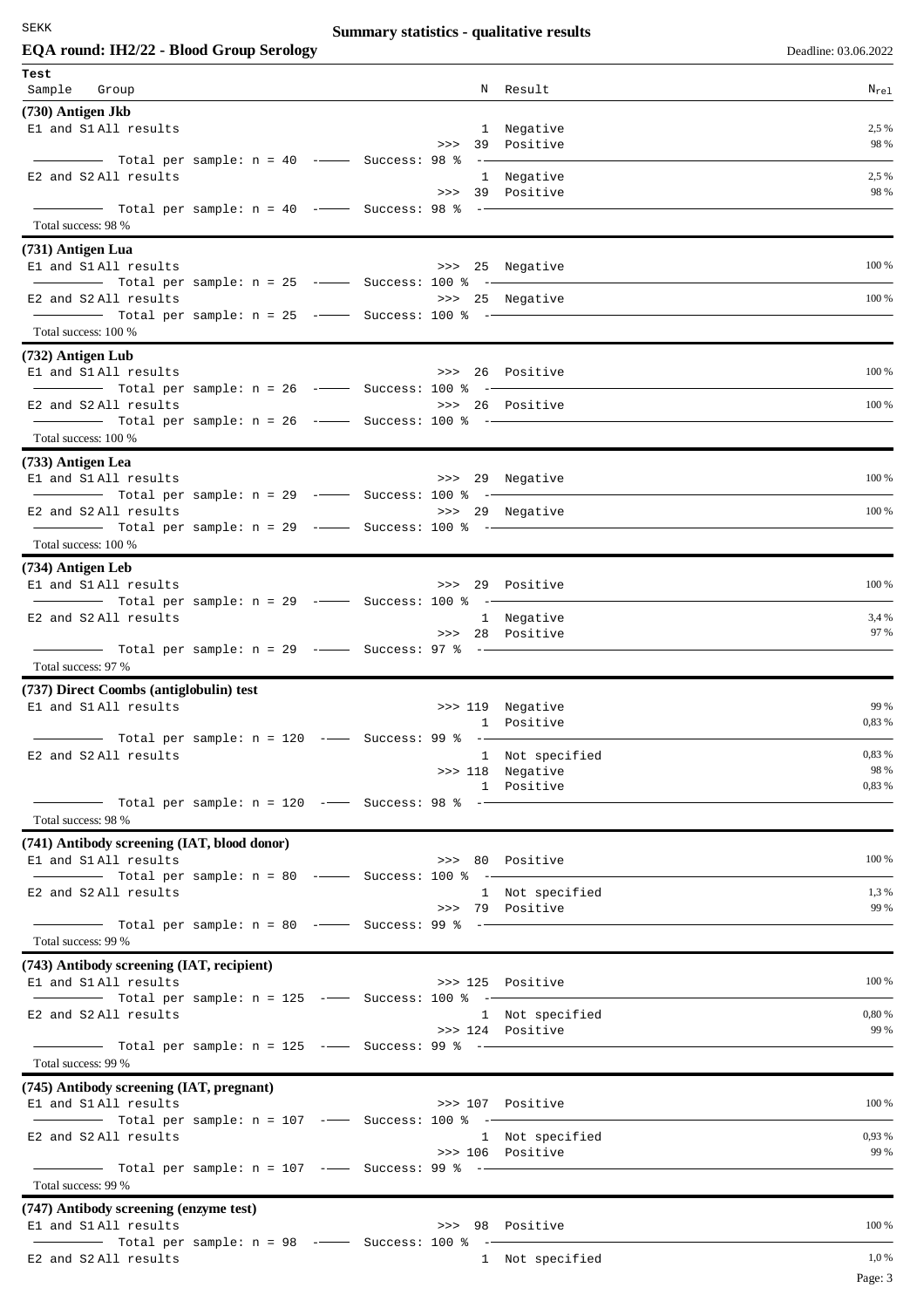# **Summary statistics - qualitative results**

| EQA round: IH2/22 - Blood Group Serology                                                                                                                                                                                                                                                                                                                                                                                                                                        |                  |                                                                              | Deadline: 03.06.2022 |
|---------------------------------------------------------------------------------------------------------------------------------------------------------------------------------------------------------------------------------------------------------------------------------------------------------------------------------------------------------------------------------------------------------------------------------------------------------------------------------|------------------|------------------------------------------------------------------------------|----------------------|
| Test                                                                                                                                                                                                                                                                                                                                                                                                                                                                            |                  |                                                                              |                      |
| Sample<br>Group                                                                                                                                                                                                                                                                                                                                                                                                                                                                 |                  | N Result                                                                     | $N_{re1}$            |
|                                                                                                                                                                                                                                                                                                                                                                                                                                                                                 |                  |                                                                              | 24 %                 |
| E2 and S2 All results                                                                                                                                                                                                                                                                                                                                                                                                                                                           | >>               | > 24 Negative<br>73 Positive                                                 | 74 %                 |
| Total per sample: n = 98 --- Success: 99 %                                                                                                                                                                                                                                                                                                                                                                                                                                      |                  |                                                                              |                      |
| Total success: 99 %                                                                                                                                                                                                                                                                                                                                                                                                                                                             |                  |                                                                              |                      |
| (750) Antibody identification                                                                                                                                                                                                                                                                                                                                                                                                                                                   |                  |                                                                              |                      |
| E1 and S1 All results                                                                                                                                                                                                                                                                                                                                                                                                                                                           |                  | $3$ anti-c                                                                   | 6,4 %                |
|                                                                                                                                                                                                                                                                                                                                                                                                                                                                                 | >>               | > 42 anti-c; anti-E<br>$2^{\circ}$<br>anti-c; anti-E; anti-Wra               | 89 %<br>4,3%         |
| - Total per sample: n = 47 --- Success: 94 %                                                                                                                                                                                                                                                                                                                                                                                                                                    |                  |                                                                              |                      |
| E2 and S2 All results                                                                                                                                                                                                                                                                                                                                                                                                                                                           |                  | > 41 anti-K; anti-S                                                          | 87 %                 |
|                                                                                                                                                                                                                                                                                                                                                                                                                                                                                 | >>               | $\overline{3}$<br>anti-K; anti-S; anti-Wra                                   | 6,4 %                |
| $\overline{\phantom{a}}$ $\overline{\phantom{a}}$ $\overline{\phantom{a}}$ $\overline{\phantom{a}}$ $\overline{\phantom{a}}$ $\overline{\phantom{a}}$ $\overline{\phantom{a}}$ $\overline{\phantom{a}}$ $\overline{\phantom{a}}$ $\overline{\phantom{a}}$ $\overline{\phantom{a}}$ $\overline{\phantom{a}}$ $\overline{\phantom{a}}$ $\overline{\phantom{a}}$ $\overline{\phantom{a}}$ $\overline{\phantom{a}}$ $\overline{\phantom{a}}$ $\overline{\phantom{a}}$ $\overline{\$ |                  | 3 anti-S                                                                     | 6,4 %                |
| Total success: 91 %                                                                                                                                                                                                                                                                                                                                                                                                                                                             |                  |                                                                              |                      |
| (752) Antibody titre, Sample 1: 1st antibody                                                                                                                                                                                                                                                                                                                                                                                                                                    |                  |                                                                              |                      |
| El and S1 All results                                                                                                                                                                                                                                                                                                                                                                                                                                                           | 土                | 1 titre 4                                                                    | 2,9 %                |
|                                                                                                                                                                                                                                                                                                                                                                                                                                                                                 | $\pm$            | 8 titre 8                                                                    | 24 %                 |
|                                                                                                                                                                                                                                                                                                                                                                                                                                                                                 | $\pm$<br>$\pm$   | 10 titre 16<br>3 titre 32                                                    | 29 %<br>8,8%         |
|                                                                                                                                                                                                                                                                                                                                                                                                                                                                                 | $\pm$<br>8       | titre 64                                                                     | 24 %                 |
|                                                                                                                                                                                                                                                                                                                                                                                                                                                                                 | Ŧ                | $4\overline{ }$<br>titre 128                                                 | 12 %                 |
| - Total per sample: n = 34 -- Success (only evaluated results): not assessed                                                                                                                                                                                                                                                                                                                                                                                                    |                  |                                                                              |                      |
| (753) Antibody titre, Sample 1: 2nd antibody                                                                                                                                                                                                                                                                                                                                                                                                                                    |                  |                                                                              |                      |
| El and S1 All results                                                                                                                                                                                                                                                                                                                                                                                                                                                           | $\pm$            | 1 titre 0 (not measurable)                                                   | 4,5 %                |
|                                                                                                                                                                                                                                                                                                                                                                                                                                                                                 | $\pm$<br>Ŧ.      | 4 titre 256<br>3 titre 512                                                   | 18 %<br>14 %         |
|                                                                                                                                                                                                                                                                                                                                                                                                                                                                                 | $\pm$            | 4 titre 32                                                                   | 18 %                 |
|                                                                                                                                                                                                                                                                                                                                                                                                                                                                                 | Ŧ.               | $7^{\circ}$<br>titre 64                                                      | 32 %                 |
|                                                                                                                                                                                                                                                                                                                                                                                                                                                                                 | Ŧ                | 3 titre 128                                                                  | 14 %                 |
| Total per sample: $n = 22$ -- Success (only evaluated results): not assessed                                                                                                                                                                                                                                                                                                                                                                                                    |                  |                                                                              |                      |
| (754) Antibody titre, Sample 1: 3rd antibody                                                                                                                                                                                                                                                                                                                                                                                                                                    |                  |                                                                              | 50 %                 |
| El and S1All results                                                                                                                                                                                                                                                                                                                                                                                                                                                            | 土<br>$\pm$       | 1 titre 8<br>1 titre 32                                                      | 50 %                 |
|                                                                                                                                                                                                                                                                                                                                                                                                                                                                                 |                  | Total per sample: $n = 2$ - Success (only evaluated results): not assessed - |                      |
| (756) Antibody titre, Sample 2: 1st antibody                                                                                                                                                                                                                                                                                                                                                                                                                                    |                  |                                                                              |                      |
| E2 and S2All results                                                                                                                                                                                                                                                                                                                                                                                                                                                            | 土                | 1 titre 0 (not measurable)                                                   | 3,6 %                |
|                                                                                                                                                                                                                                                                                                                                                                                                                                                                                 | Ŧ.               | 1 titre 1                                                                    | 3,6 %<br>43 %        |
|                                                                                                                                                                                                                                                                                                                                                                                                                                                                                 | $\pm$<br>12<br>Ŧ | titre 8<br>11 titre 16                                                       | 39 %                 |
|                                                                                                                                                                                                                                                                                                                                                                                                                                                                                 | $\pm$            | $3 -$<br>titre 32                                                            | 11 %                 |
| —— Total per sample: n = 28 -——— Success (only evaluated results): not assessed -—                                                                                                                                                                                                                                                                                                                                                                                              |                  |                                                                              |                      |
| (757) Antibody titre, Sample 2: 2nd antibody                                                                                                                                                                                                                                                                                                                                                                                                                                    |                  |                                                                              |                      |
| E2 and S2 All results                                                                                                                                                                                                                                                                                                                                                                                                                                                           | $\pm$            | 6 titre 1                                                                    | 18 %                 |
|                                                                                                                                                                                                                                                                                                                                                                                                                                                                                 | $\pm$<br>Ŧ.      | 6 titre 2<br>8 titre 4                                                       | 18 %<br>24 %         |
|                                                                                                                                                                                                                                                                                                                                                                                                                                                                                 | $\pm$            | 10 titre 8                                                                   | 29 %                 |
|                                                                                                                                                                                                                                                                                                                                                                                                                                                                                 | $\pm$            | 3 titre 32                                                                   | 8,8%                 |
|                                                                                                                                                                                                                                                                                                                                                                                                                                                                                 | Ŧ.               | 1 titre 128                                                                  | 2,9 %                |
|                                                                                                                                                                                                                                                                                                                                                                                                                                                                                 |                  | Total per sample: $n = 34$ -- Success (only evaluated results): not assessed |                      |
| (758) Antibody titre, Sample 2: 3rd antibody<br>E2 and S2 All results                                                                                                                                                                                                                                                                                                                                                                                                           | $\pm$            | 1 titre 1                                                                    | 33 %                 |
|                                                                                                                                                                                                                                                                                                                                                                                                                                                                                 | $\pm$            | 1 titre 4                                                                    | 33 %                 |
|                                                                                                                                                                                                                                                                                                                                                                                                                                                                                 | $\pm$            | 1 titre 8                                                                    | 33 %                 |
|                                                                                                                                                                                                                                                                                                                                                                                                                                                                                 |                  | Total per sample: $n = 3$ - Success (only evaluated results): not assessed - |                      |
| Set 3                                                                                                                                                                                                                                                                                                                                                                                                                                                                           |                  |                                                                              |                      |
| (760) Crossmatch                                                                                                                                                                                                                                                                                                                                                                                                                                                                |                  |                                                                              |                      |
| All results<br>S1                                                                                                                                                                                                                                                                                                                                                                                                                                                               |                  | >>> 117 Crossmatch successful                                                | 100 %                |
|                                                                                                                                                                                                                                                                                                                                                                                                                                                                                 |                  |                                                                              |                      |
| All results<br>S2                                                                                                                                                                                                                                                                                                                                                                                                                                                               |                  | >>> 117 Crossmatch successful                                                | 100 %                |
| Total success: 100 %                                                                                                                                                                                                                                                                                                                                                                                                                                                            |                  |                                                                              |                      |
| (761) Crossmatch (segment K1)                                                                                                                                                                                                                                                                                                                                                                                                                                                   |                  |                                                                              |                      |
| All results<br>S1                                                                                                                                                                                                                                                                                                                                                                                                                                                               |                  | >>> 117 Positive test                                                        | 100 %                |
| - Total per sample: n = 117 --- Success: 100 % --                                                                                                                                                                                                                                                                                                                                                                                                                               |                  |                                                                              |                      |
| S2<br>All results                                                                                                                                                                                                                                                                                                                                                                                                                                                               |                  | > 36 Negative test                                                           | 31 %<br>69 %         |
|                                                                                                                                                                                                                                                                                                                                                                                                                                                                                 |                  | >>> 81 Positive test                                                         |                      |